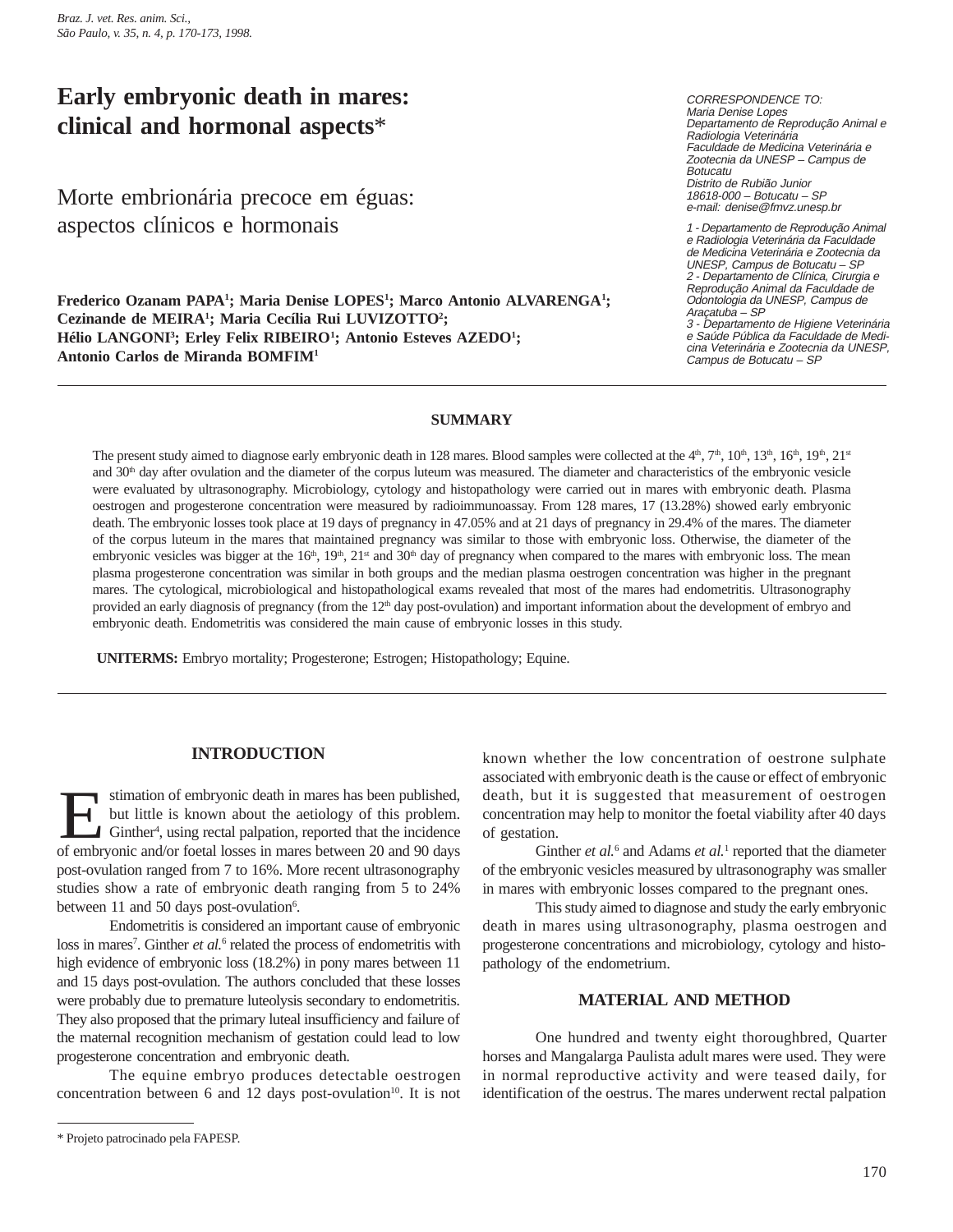and ultrasonography\*\*, for control of follicular development, ovulation and gestation up to 30 days post-ovulation. The mares were artificially inseminated when follicles with pre-ovulation characteristics were detected.

Blood samples were collected at 4, 7, 10, 13, 16, 19, 21 and 30 days post-ovulation for measurement of oestrogen and progesterone plasma concentrations. The diameter of the corpus luteum was measured at 4, 10, 13, 16, 19, 21 and 30 days postovulation and the diameter and characteristics of the embryonic vesicles were studied by ultrasonography from the  $10<sup>th</sup>$  post-ovulation day. Microbiology, cytology and histopathology were performed in those mares with embryonic death for correlation between the endometrium change and the embryonic death.

Oestrogen and progesterone concentrations were measured by solid phase radioimunnoassay, using 125I and gamma counter\*\*\*. Oestrogen and progesterone concentrations were expressed in ng/ ml and pg/ml in the plasma, respectively.

Samples for microbiology were collected using protected swabs introduced inside the uterus. Samples were placed in 10 ml sterile phosphate buffer solution and maintained for two hours at 4ºC, sowed in blood agar and Levine plates and incubated at 37ºC for 24, 48 and 72 hours in aerobic condition.

A mechanical collector containing gynaecological brushes\*\*\*\* was used to collect material for uterine cytology. Laminae were stained by Leishman. Interpretation was based on the relative presence of polimorphonuclear leukocytes<sup>2</sup>.

The uterine fragment obtained by biopsy\*\*\*\*\* was fixed in Bouin for 24 hours, placed many times in alcohol 70%, dehydrated, diafanized, included in paraffin according to standard technique and coloured by hematoxylin-eosin (HE).

**Statistical analysis**: Statistics were based on Student's unpaired "t" test to compare the differences between the groups at each time point. Differences were considered significant when  $p<0.05$ .

# **RESULTS**

From the 128 mares studied, 17 (13.28%) showed early embryonic loss. Most of the death occurred at the  $19<sup>th</sup>$  day (47.05%) and at the  $21<sup>st</sup>$  day post-ovulation (29.4%). Plasma hormonal concentrations and measurements performed by ultrasonography are show in Tab. 1, 2, 3 and 4 and Fig. 1, 2 and 3.

## **Table 1**

Mean (standard deviation) diameter (mm) of the corpus luteum in the mares with normal pregnancy (G1) and in mares with embryonic loss (G2), Botucatu, 1996.

|  |  | 4 <sup>th</sup> 10 <sup>th</sup> 13 <sup>th</sup> 16 <sup>th</sup> 19 <sup>th</sup> 21 <sup>st</sup> 30 <sup>th</sup> |  |  |
|--|--|-----------------------------------------------------------------------------------------------------------------------|--|--|
|  |  | G1 Mean 32.46 26.63 25.30 <sup>ª</sup> 24.37 24.36 24.30 24.01<br>SD 6.53 5.40 4.82 5.69 4.70 5.19 4.87               |  |  |
|  |  |                                                                                                                       |  |  |
|  |  | G2 Mean 32.47 25.94 22.58 21.94 22.46 23.18 23.28<br>SD 8.38 3.99 3.64 5.60 4.17 5.45 3.45                            |  |  |

a,b: p<0.05; difference between groups.

#### **Table 2**

Mean (standard deviation) diameter (mm) of embryonic vesicles in mares with normal pregnancy (G1) and in mares with embryonic loss (G2), Botucatu, 1996.

|    |                                                                                                      |  | $10^{\text{th}}$ $13^{\text{th}}$ $16^{\text{th}}$ $19^{\text{th}}$ $21^{\text{st}}$ $30^{\text{th}}$                 |  |  |
|----|------------------------------------------------------------------------------------------------------|--|-----------------------------------------------------------------------------------------------------------------------|--|--|
| G1 | Mean 5.42                                                                                            |  | 14.00 26.03 <sup>a</sup> 31.95 <sup>a</sup> 33.19 <sup>a</sup> 39.91 <sup>c</sup><br>SD 2.14 3.88 5.70 4.48 5.19 7.12 |  |  |
| G2 | Mean 6.25 13.57 22.80 <sup>b</sup> 27.23 <sup>b</sup> 29.00 <sup>b</sup> 25.20 <sup>b</sup><br>-SD - |  | 1.50  4.86  7.18  7.03  5.97  8.89                                                                                    |  |  |

a,b:  $p<0.05$ ; difference between groups;

c,d: p<0.001; difference between groups.

#### **Table 3**

Mean (standard deviation) plasma progesterone concentrations (ng/ml) in mares with normal pregnancy (G1) and in mares with embryonic loss (G2), Botucatu, 1996.

|                                                                                               |  |  |  | $4^{th}$ $7^{th}$ $10^{th}$ $13^{th}$ $16^{th}$ $19^{th}$ $21^{st}$ $30^{th}$ |  |
|-----------------------------------------------------------------------------------------------|--|--|--|-------------------------------------------------------------------------------|--|
| G1 Mean 5.88 7.12 5.45 5.61 4.29 3.97 4.76 4.13<br>SD 2.46 2.61 2.30 2.49 2.16 1.78 1.98 1.66 |  |  |  |                                                                               |  |
|                                                                                               |  |  |  |                                                                               |  |
| G2 Mean 5.98 8.83 7.17 6.66 4.72 4.61 5.05 5.59<br>SD 2.19 3.04 3.15 3.33 2.63 2.33 2.14 3.47 |  |  |  |                                                                               |  |
|                                                                                               |  |  |  |                                                                               |  |
|                                                                                               |  |  |  |                                                                               |  |

no difference between groups.

**Table 4**

Median (Md) plasma oestrogen concentrations (pg/ml) in mares with normal pregnancy (G1) and in mares with embryonic loss (G2), Botucatu, 1996.

|    |                 | $4^{\text{th}}$ | $-th$           | $10^{\text{th}}$ | 13 <sup>th</sup> | $16^{th}$ | $19^{\text{th}}$  | $21^{st}$          | 30 <sup>th</sup> |
|----|-----------------|-----------------|-----------------|------------------|------------------|-----------|-------------------|--------------------|------------------|
|    | Mean            | 30.73           | $62.49^{\circ}$ | 38.51            | $37.85^{\circ}$  | 45.29     | $96.61^a$         | 47.11 <sup>a</sup> | $38.36^{a}$      |
| G1 | P <sub>25</sub> | 7.92            | 8.82            | 10.89            | 10.17            | 9.41      | 17.09             | 14.2               | 16.4             |
|    | P75             | 179.48          | 174.06          | 118.16           | 135.19           | 107.22    | 160.52            | 124.81             | 117.56           |
|    | Mean            | 15.21           | $11.19^{b}$     | 34.48            | $7.64^b$         | 7 64      | 9.06 <sup>b</sup> | 6.26 <sup>b</sup>  | $19.04^{b}$      |
| G2 | P <sub>25</sub> | 5.25            | 4.92            | 3.88             | 3.00             | 4.69      | 5.69              | 2.48               | 1.14             |
|    | P75             | 69.05           | 54.60           | 139.98           | 14.99            | 64.49     | 52 37             | 49.23              | 37.27            |
|    |                 |                 |                 |                  |                  |           |                   |                    |                  |

a, b: p<0.05; difference between groups.

 <sup>\*\*</sup> Scanner 450 vet with transducer of 5 Mhz – Pie Medical – Netherlands.

 <sup>\*\*\*</sup> Gamma Counter mod. 5500 – Beckman.

 <sup>\*\*\*\*</sup> Cytobrush - Laborlex - S.P. – Brazil.

<sup>\*\*\*\*\*</sup>Biopsy forceps - model Krause.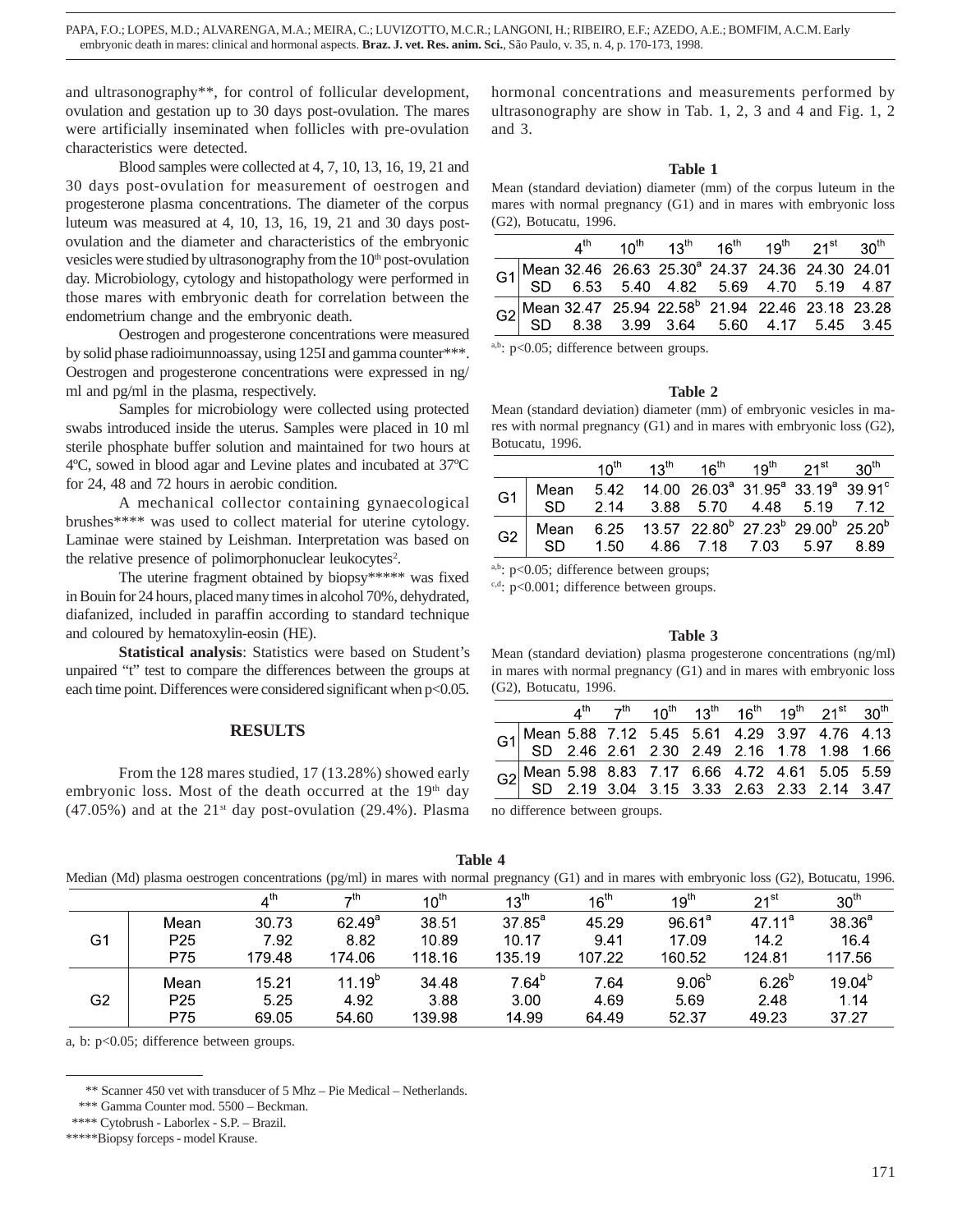Median and percents were used for oestrogen data due the great variability between samples.

The microbiological exam was negative in 58.8% of the mares with embryonic death and the cytological exam was negative in 52.8%. Otherwise 100% of these mares showed chronic infiltrative and/or degenerative endometritis in the histopathological exam (Tab. 5).

| Table 5                                                            |  |
|--------------------------------------------------------------------|--|
| Histology, cytology and microbiology in mares ambryonic loss (G2). |  |

| Mares  | <b>HIStological</b><br>Classification<br>(Category) | Cytological<br>Interpretation<br>$(% )^{2}($ PMN*s) | Microbiology           |
|--------|-----------------------------------------------------|-----------------------------------------------------|------------------------|
| 1      | II A                                                | (-)                                                 | Negative               |
|        | II A                                                | $(\textnormal{-})$                                  | E. coli (mild)         |
| 2<br>3 | II B                                                | $(\text{-})$                                        | Corynebacterium equi   |
| 4      | II B                                                | 26%                                                 | Negative               |
| 5      | II B                                                | $(\text{-})$                                        | Streptococcus ß        |
|        |                                                     |                                                     | haemolytic             |
| 6      | II B                                                | 39%                                                 | Corynebacterium sp     |
| 7      | II B                                                | 30%                                                 | E. coli (exuberant)    |
| 8      | II B                                                | 32%                                                 | Negative               |
| 9      | II B                                                | 68%                                                 | Streptococcus ß        |
|        |                                                     |                                                     | haemolytic             |
| 10     | II B                                                | 38%                                                 | Corynebacterium sp     |
|        |                                                     |                                                     | (mild)                 |
| 11     | II B                                                | 35%                                                 | Negative               |
| 12     | II B                                                |                                                     | Streptococcus ß        |
|        |                                                     | $(\textnormal{-})$                                  | haemolytic (exuberant) |
| 13     | II B                                                | $(\textnormal{-})$                                  | Negative               |
| 14     | II B                                                | 10%                                                 | Negative               |
| 15     | II B                                                | $(\textnormal{-})$                                  | Negative               |
| 16     | II B                                                | $(\textnormal{-})$                                  | Negative               |
| 17     | Ш                                                   | $(\textnormal{-})$                                  | Negative               |

\* PMNs: polymorphonuclear neutrophils.



**Figure 1**

Plasma progesterone concentrations and mean diameter of the corpus luteum in mares with embryonic loss (G2). There was no difference between groups.



**Figure 2**

Mean diameter of the embryonic vesicles in mares normal pregnancy (G1) and in mares with embryonic loss (G2). G1>G2 at 16, 19, 21 and 30 days ( $p<0.05$ ).



#### **Figure 3**

Median (Md) plasma oestrogen concentration in mares with normal pregnancy (G1) and in mares with loss (G2). G1>G2 at 7, 13, 16, 19, 21 and 30 days (p<0.05).

#### **DISCUSSION**

The incidence of embryonic losses in our study between the 10th and 30th post-ovulation day was 13.28%. Most of these losses occurred up to 21 days post-ovulation, what is in agreement with previous studies<sup>5,6,9</sup>.

Primary dysfunction of the corpus luteum did not appear to be the cause of the embryonic death, because plasma progesterone concentrations were similar  $(p>0.05)$  in pregnant mares and in mares with embryonic loss. These results were similar to those reported by